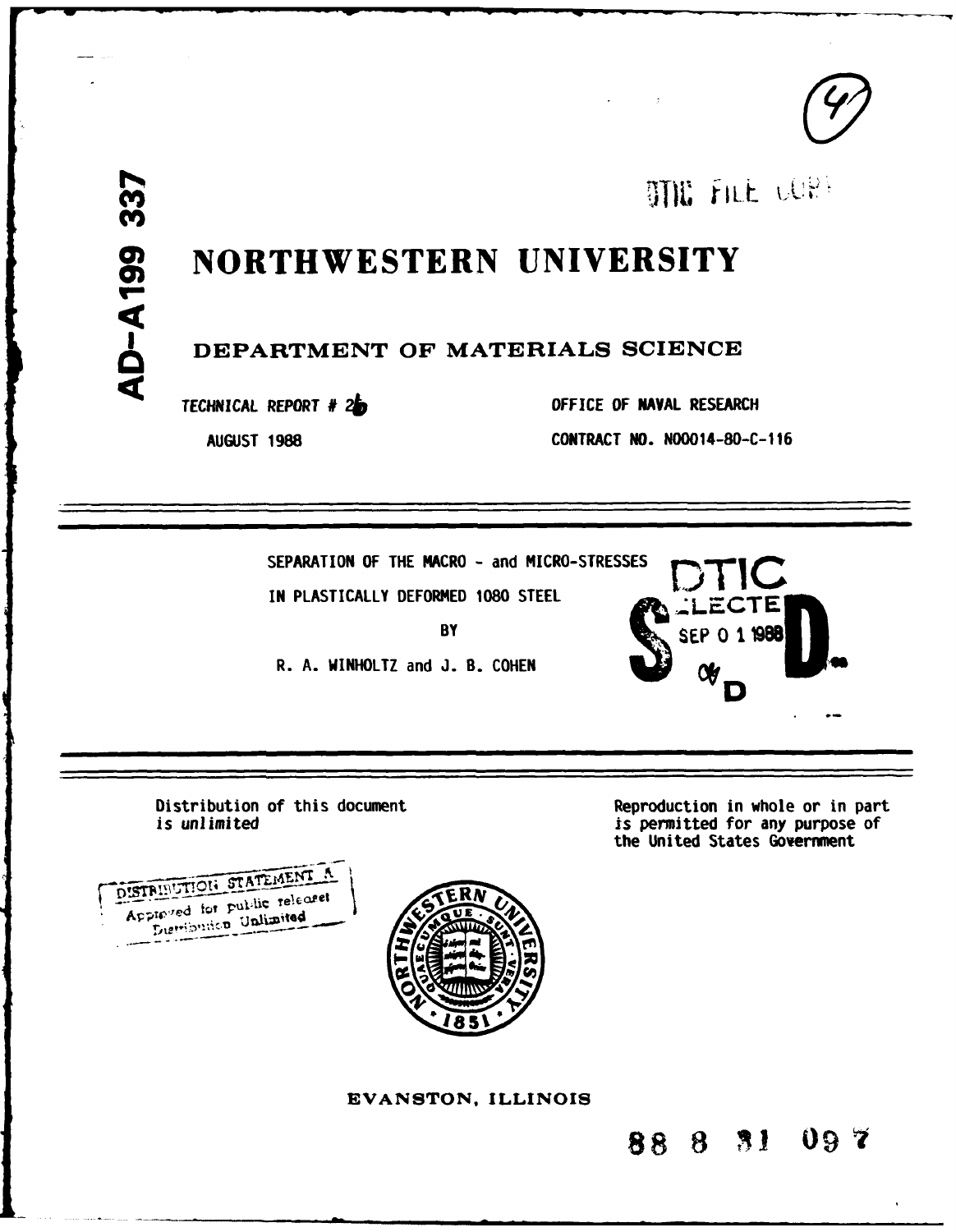|          | Separation of the Macro- and Micro-Stresses<br>in Plastically Deformed 1080 Steel | <b>DTIC</b><br>COPY<br><b>WISPECTED</b><br><b>Pace UV For</b> |
|----------|-----------------------------------------------------------------------------------|---------------------------------------------------------------|
|          | R.A. Winholtz and J.B. Cohen                                                      | i Mila<br>寸井の乱<br>IDEN TAS<br>Unanicul and                    |
|          | Department of Materials Science and Engineering<br>The Technological Institute    |                                                               |
|          | Northwestern University<br>Evanston, IL 60208                                     | セボット・コー<br>y kutha a Coos                                     |
| Abstract |                                                                                   | were likely or<br>Scotial                                     |

The stress tensors were measured with x-ray diffraction in both the ferrite and cementite phases of a **1080** steel specimen deformed in uniaxial tension. The macro- and micro-stresses were separated for all the components of the stress tensors. **All** the components except the hydrostatic components of the micro-stresses could be determined without an accurate value of the unstressed lattice parameter. Tensile stresses were found in the cementite and compressive stresses in the ferrite along the deformation direction. The tensile stresses in the cementite were quite  $\langle A \cup \rangle$ 

#### **INTRODUCTION**

Stresses have long been measured in the matrix phase of steels with diffraction. Steels, however, are generally two-phase materials containing carbides to enhance the properties of the material. Because the diffraction peaks from the carbide phase are so weak, the stresses in this phase and the stress system set up by its presence have not often been examined<sup> $1,2$ </sup>. Recently, theories have been developed and used to investigate the stress system set up in a two-phase material<sup>3,4</sup>. The sensitivity of triaxial stress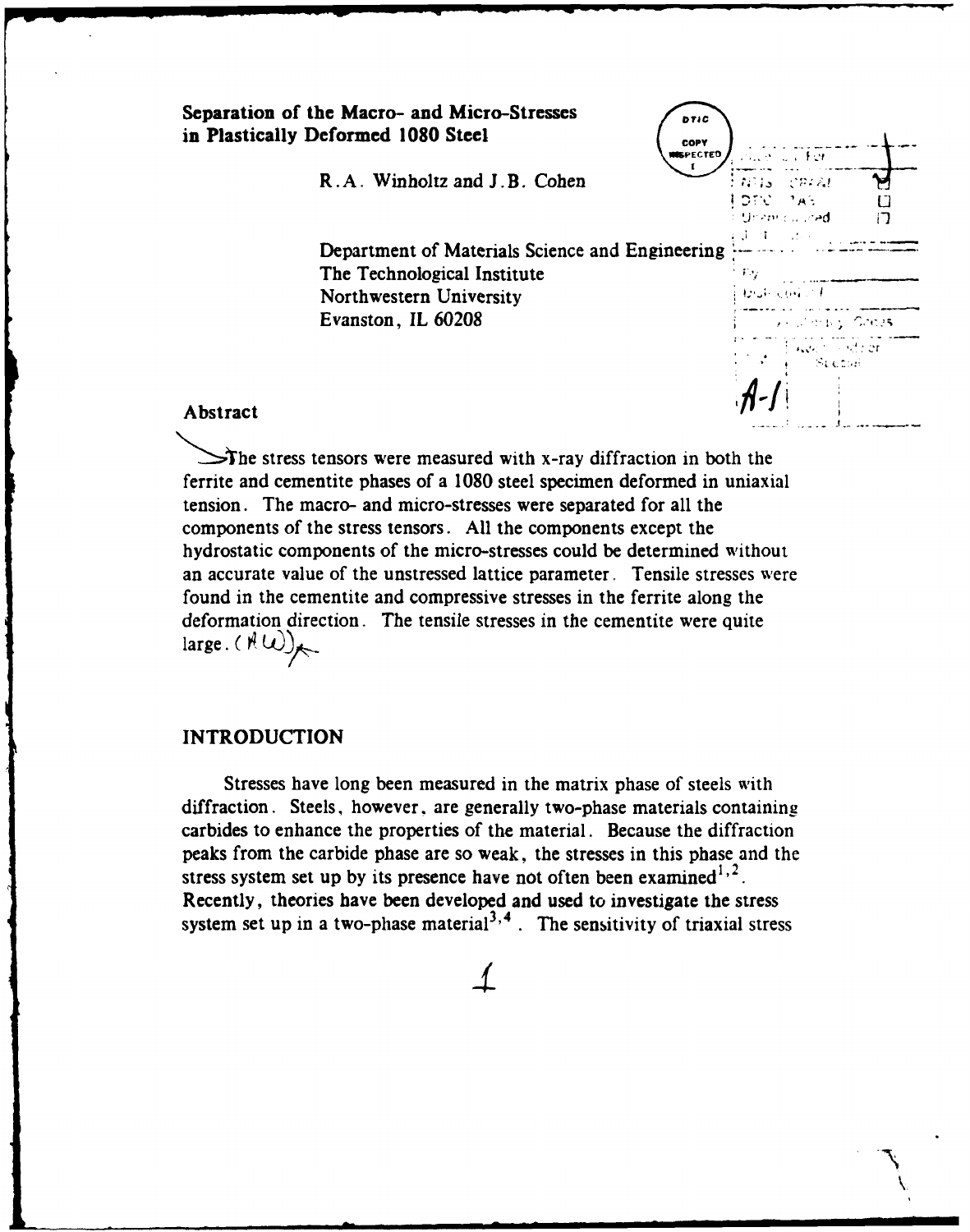measurements to errors in  $d_0$ , the unstressed lattice parameter, has been a drawback to their use<sup>5</sup>. In this work diffraction measurements of the stresses in both the cementite and ferrite phases of a **1080** steel will be described, as well as an analysis method that eliminates the sensitivity to  $d_{\alpha}$ .

#### **THEORY**

#### Macro- and Micro-stresses in a Two-Phase Material

In an inhomogeneous material, the stresses from point to point will be different from those predicted **by** assuming the material to be homogeneous. Almost all engineering materials are inhomogeneous on a small scale and hence will have stresses different than those calculated from a simple theory. In a two-phase material the stresses will not distribute themselves uniformly between the two phases. This gives rise to macroand micro-stresses within the material.

Macro-stresses vary slowly compared to a part's dimensions in at least one direction. and are **by** definition the same in both phases of a two-phase material. These stresses may originate, for instance, due to surface layers of a piece elongating more than the interior, for example during peening. Micro-stresses are the difference between the total stress at a point and the macro-stress value. Micro-stresses arise from microstructural properties that cause the stresses to deviate from the macro-stress value from point to point such as the yielding of one phase preferrentially to the other, or differences in the elastic response of two phases mutually constraining each other. The total stress at any point is the sum of these components<sup>6</sup>. For example:

$$
{}^{t}\sigma_{ii}^{\alpha} = {}^{M}\sigma_{ii} + {}^{\mu}\sigma_{ii}^{\alpha} \qquad (1)
$$

-'4 V

The superscripts t, M, and  $\mu$  refer to the total, macro-, and micro-stresses respectively. The total stress in a phase is the quantity determined from a diffraction measurement on a crystalline material, but on occasion it may be important to separate this into its macro- and micro-stress components. This separation is now discussed.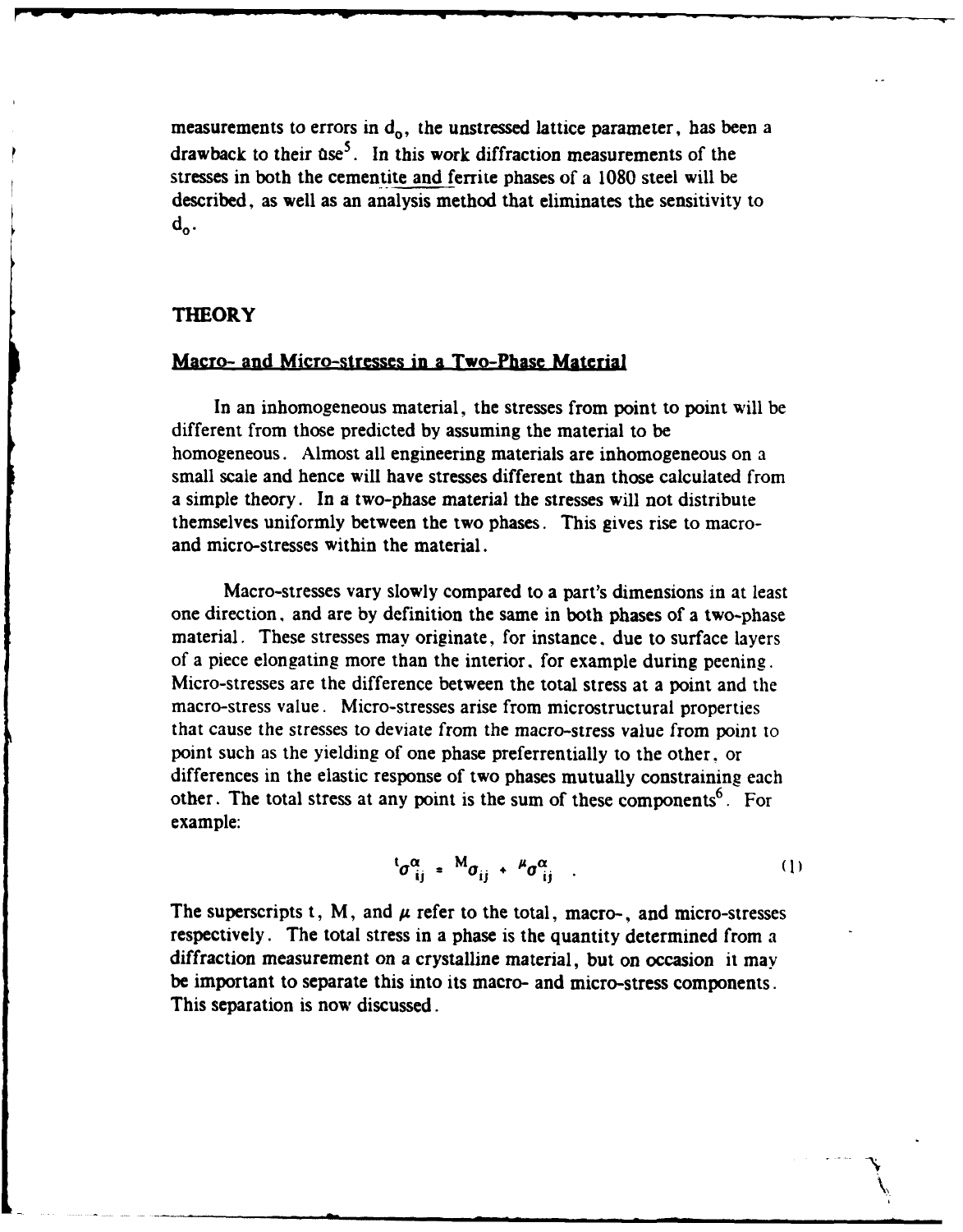#### Equilibrium Conditions

Stresses in a material must obey several equations of equilibrium. Both the macro-stress and micro-stress at any point must obey the differential equation of equilibrium<sup>3</sup>

$$
\frac{\partial^{M} \sigma_{11}}{\partial x_{1}} \quad \cdot \quad \frac{\partial^{M} \sigma_{12}}{\partial x_{2}} \quad \cdot \quad \frac{\partial^{M} \sigma_{13}}{\partial x_{2}} \quad = \quad 0 \quad . \tag{2}
$$

The macro- and micro-stresses  ${}^{M}\sigma_{13}$ ,  ${}^{M}\sigma_{23}$ , and  ${}^{M}\sigma_{33}$  must be zero at a free surface to satisfy the boundary conditions. **If** we can assume that the macrostresses  ${}^{\text{M}}\sigma_{11}$  and  ${}^{\text{M}}\sigma_{12}$  do not vary in the surface Equation 2 requires that the macro-stress  $^{M}\sigma_{13}$  cannot vary with depth. Since it must be zero at the surface  ${}^{\mathbf{M}}\sigma_{13}$  is everywhere zero. The same hold true for  ${}^{\mathbf{M}}\sigma_{23}$  and  ${}^{\mathbf{M}}\sigma_{33}$ . The micro-stresses  $^{\mu} \sigma_{13}^{\alpha}$ ,  $^{\mu} \sigma_{23}^{\alpha}$ , and  $^{\mu} \sigma_{33}^{\alpha}$  are not required to follow this condition for equilibrium because the gradients in the surface are not required to be zero. From the requirement that the average stress over the whole body must be zero,

$$
\int_{D} {}^{t} \sigma_{ij} \, dD = 0 \quad , \tag{3}
$$

**it** can be shown that the average micro-stresses in a two-phase material must obey the relation $3$ 

$$
(1-f)\epsilon^{\mu}\sigma_{ij}^{\alpha} \rightarrow f\epsilon^{\mu}\sigma_{ii}^{\beta} \rightarrow 0 \quad , \tag{4}
$$

where f is the volume fraction of the  $\beta$  phase. Since a diffraction measurement samples a volume of material the stresses measured will be an average over that volume. Using Equation **I** for the stresses in each phase. and Equation **4,** we have three equations in three unknowns, and hence we may separate the macro- and average micro-stresses.

#### **Determination** of Stresses with Diffraction

To measure stresses with diffraction we establish two coordinate systems as shown in Figure **1.** The d-spacing is measured with diffraction in the L-coordinate system along the  $L_3$  direction . The stresses in the Scoordinate system are then to be determined with these measurements. The strain along the  $L_3$  axis in terms of the sample stresses is<sup>7</sup>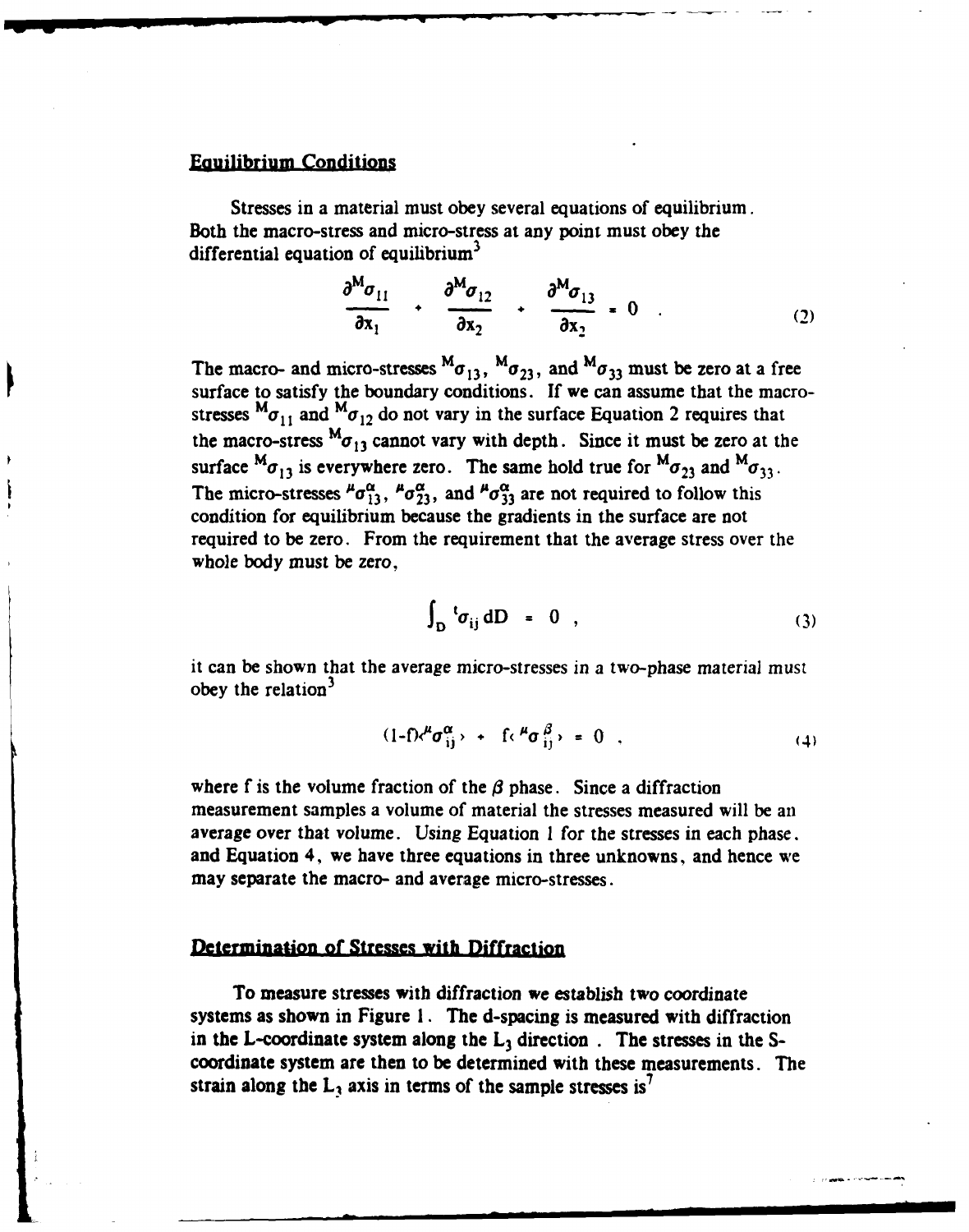$$
\langle \epsilon_{\theta\theta}^{\alpha} \rangle = \frac{d_{\theta\theta}^{\alpha} - d_{0}^{\alpha}}{d_{0}^{\alpha}} = \langle {}^{t}\sigma_{11}^{\alpha} \rangle S_{2}^{\alpha}/2 \cos^{2}\phi \sin^{2}\psi + \langle {}^{t}\sigma_{22}^{\alpha} \rangle S_{2}^{\alpha}/2 \sin^{2}\phi \sin^{2}\psi
$$
  
+ 
$$
\langle {}^{t}\sigma_{33}^{\alpha} \rangle S_{2}^{\alpha}/2 \cos^{2}\psi + \langle {}^{t}\sigma_{11}^{\alpha} \rangle + \langle {}^{t}\sigma_{22}^{\alpha} \rangle + \langle {}^{t}\sigma_{12}^{\alpha} \rangle S_{2}^{\alpha}/2 \sin 2\phi \sin^{2}\psi + \langle {}^{t}\sigma_{13}^{\alpha} \rangle S_{2}^{\alpha}/2 \cos\phi \sin 2\psi
$$
  
+ 
$$
\langle {}^{t}\sigma_{23}^{\alpha} \rangle S_{2}^{\alpha}/2 \sin\phi \sin 2\psi
$$
 (5)

By measuring  $d_{\theta}$  at a sufficient number of  $\phi$ , and  $\psi$  values and knowing  $d_o$ . the stresses in the sample coordinate system may be obtained **by** a least squares solution of this equation<sup>8</sup>. However, an accurate value of  $d_0$  must be available to determine the stresses accurately. This problem can be ameliorated **by** substituting

$$
\langle \sigma_{ij}^{\alpha} \rangle = \begin{bmatrix} \langle \tau_{H}^{\alpha} & 0 & 0 \\ 0 & \langle \tau_{H}^{\alpha} \rangle & 0 \\ 0 & 0 & \langle \tau_{H}^{\alpha} \rangle \end{bmatrix} + \begin{bmatrix} \langle \tau_{11}^{\alpha} \rangle & \langle \tau_{12}^{\alpha} \rangle & \langle \tau_{13}^{\alpha} \rangle \\ \langle \tau_{12}^{\alpha} \rangle & \langle \tau_{22}^{\alpha} \rangle & \langle \tau_{23}^{\alpha} \rangle \\ \langle \tau_{11}^{\alpha} \rangle & \langle \tau_{12}^{\alpha} \rangle & \langle \tau_{13}^{\alpha} \rangle \end{bmatrix}, \qquad (6)
$$

where  $\tau_H$  is the hydrostatic stress and  $\tau_{ij}$  is the deviatoric stress tensor.



Fig. **1.** Definitions of the coordinate systems used to determine stresses with diffraction.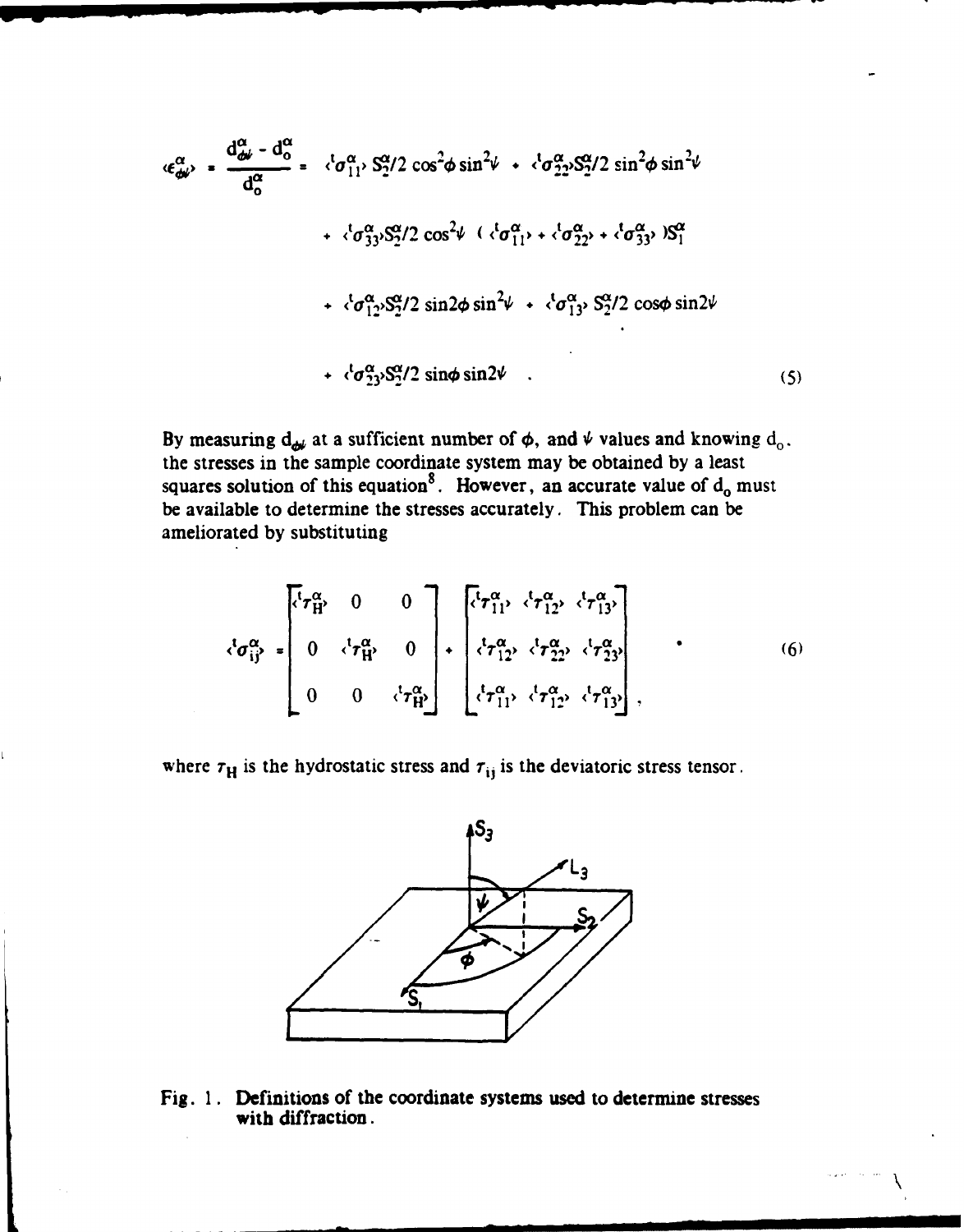Making use of the relation

$$
({}^{t}7_{11}^{\alpha}+{}^{t}7_{22}^{\alpha}+{}^{t}7_{33}^{\alpha})=0 , \qquad (7)
$$

which applies to both the stress at a point and averaged stresses, and solving for  $\langle d_{\text{div}} \rangle$  gives the equation

$$
\langle d_{\theta\theta}^{\alpha} \rangle = \langle \tau_{H}^{\alpha} d_{0}^{\alpha} [S_{2}^{\alpha}/2 + 3S_{1}^{\alpha}] - (\langle \tau_{11}^{\alpha} \rangle + \langle \tau_{22}^{\alpha} \rangle) d_{0} S_{2}^{\alpha}/2 + d_{0}
$$
  
+  $\langle \tau_{11}^{\alpha} \rangle d_{0} S_{2}^{\alpha}/2 (1 + \cos^{2} \phi \sin^{2} \psi$   
+  $\langle \tau_{22}^{\alpha} \rangle d_{0} S_{2}^{\alpha}/2 (1 + \sin^{2} \phi \sin^{2} \psi$   
+  $\langle \tau_{12}^{\alpha} d_{0} S_{2}^{\alpha}/2 \sin^{2} \phi \sin^{2} \psi$   
+  $\langle \tau_{13}^{\alpha} \rangle d_{0} S_{2}^{\alpha}/2 \cos \phi \sin 2\psi$   
+  $\langle \tau_{23}^{\alpha} \rangle d_{0} S_{2}^{\alpha}/2 \cos \phi \sin 2\psi$  (8)

Written in this way we see that the d-spacing has five terms with different angular dependencies and three terms that are angularly independent. From a collection of  $d_{\alpha\beta}$  the six deviatoric components of the total stress tensor may be determined **by** least squares using Equation 8 and then using Equation **7. By** using Equations 7 and 8 instead of Equation **5,** we eliminate the need for an accurate d<sub>o</sub> in the analysis, but still need information about the hydrostatic stresses.

Only the sum of the three constant terms may be determined by least squares, and an accurate value of d<sub>o</sub> appears necessary to determine the hydrostatic component of the stress. **If** we take values that might **be** typical for the ferrite phase in a steel:

$$
S_2/2 = 5.77 \times 10^{-6} \text{ MPa}^{-1}
$$
  

$$
S_1 = -1.25 \times 10^{-6} \text{ MPa}^{-1}
$$
  

$$
d_0 = 1.1703 \text{ Å}
$$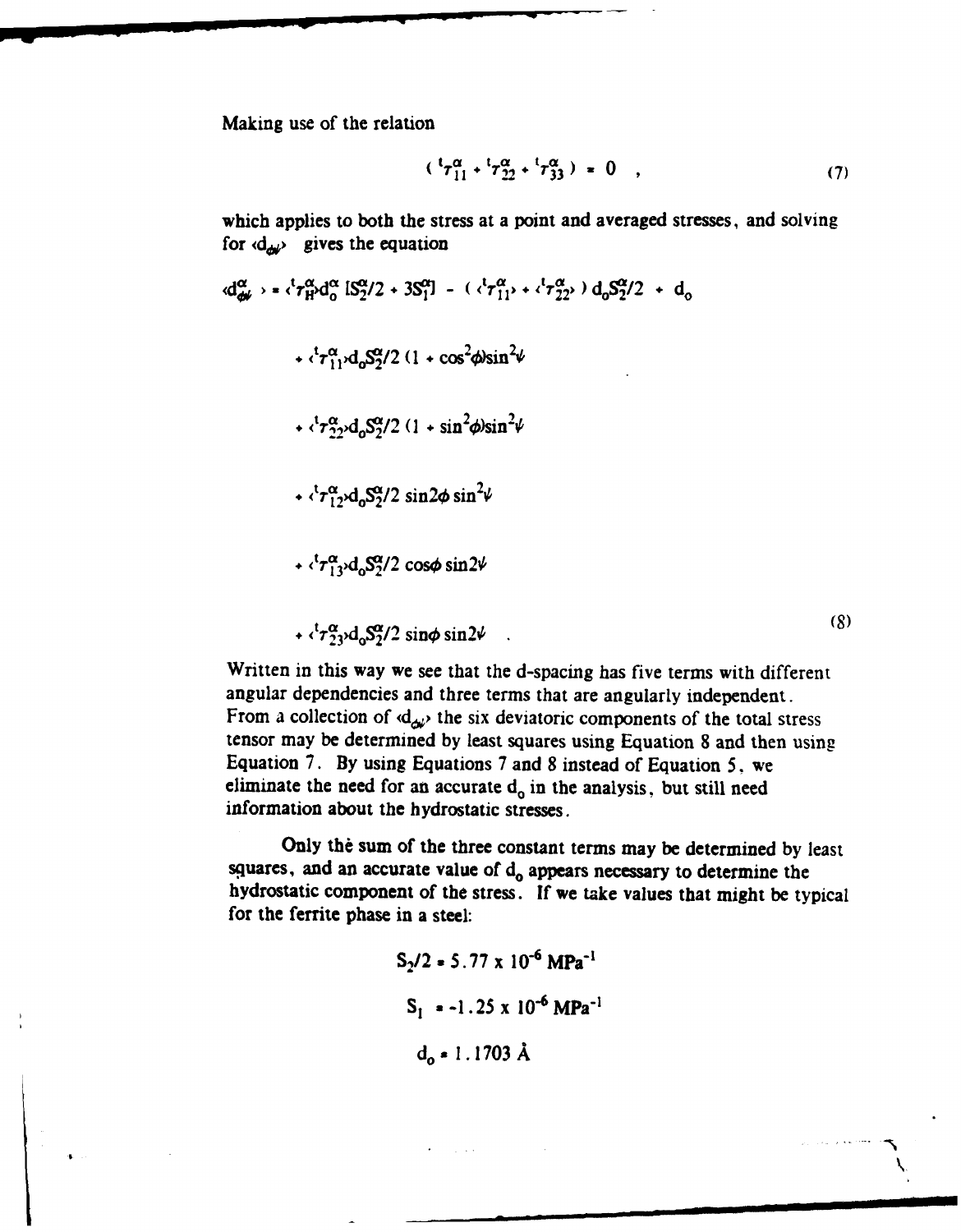and an error in  $d_0$  of  $0.0001$  Å, we see that an error in the hydrostatic stress of 42 MPa is needed to keep the sum of the three terms on the left hand side of Equation **8** a constant. (This corresponds to an error in of  $0.03^{\circ}$   $2\theta$  at 156°  $2\theta$  in determining  $d_0$ .)

**By** using least-squares fitting and Equations **7** and **8** we may determine the total deviatoric stress tensor  ${}^{t}\tau_{ii}^{a}$  in a phase from a collection of d vs.  $\phi$ and  $\psi$  for that phase. Using Equations 1 and 4 we may separate the total stress tensors into the macro- and average micro-stress tensors for each component of the stress tensors. Then, if an accurate value of  $d_0$  is not available for each phase, the hydrostatic component of the macro-stress tensor may still be determined. We know from the equilibrium relations that  ${}^{M}\sigma_{33}$  must be zero. We may thus write

$$
M_{\sigma_{33}} = M_{\tau_{\rm H}} \cdot M_{\tau_{33}} = 0 \tag{9}
$$

The hydrostatic macro-stress is then

$$
M_{\tau_{\rm H}} = -M_{\tau_{33}} \tag{10}
$$

Thus, without accurate values of  $d_0$ , we may determine all the components **of** the macro-stress tensor and all the components of the micro-stress tensors in both phases except for the average hydrostatic micro-stress in each phase.

#### Experimental

Samples were cut from a plate of hot rolled **1080** steel. Heat treatment consisted of austenitizing in Argon at 1073 K for 15 minutes followed **by** a slow cool (in Argon) outside of the hot zone of the furnace. This heat treatment produced a pearlitic microstructure in the sample. The sample was then pulled in tension to a true plastic strain of 0. 118. The final stress on the sample when it was released was **818** MPa.

Cementite has an orthorhombic crystal structure<sup>9</sup>, which gives rise to many diffraction peaks, none of which are terribly strong. Not coincidently, the strongest diffraction peaks are often near to the ferrite peaks and overlap a considerably.

In order to obtain sufficient diffracted intensity from the carbide phase, a chromium rotating anode x-ray target was constructed. A copper target was chrome plated to a thickness of **0. 001** inches in the area that the electrons strike **it,** so that chromium characteristic radiation would be

imLmmmm mmm m -m m m

**V**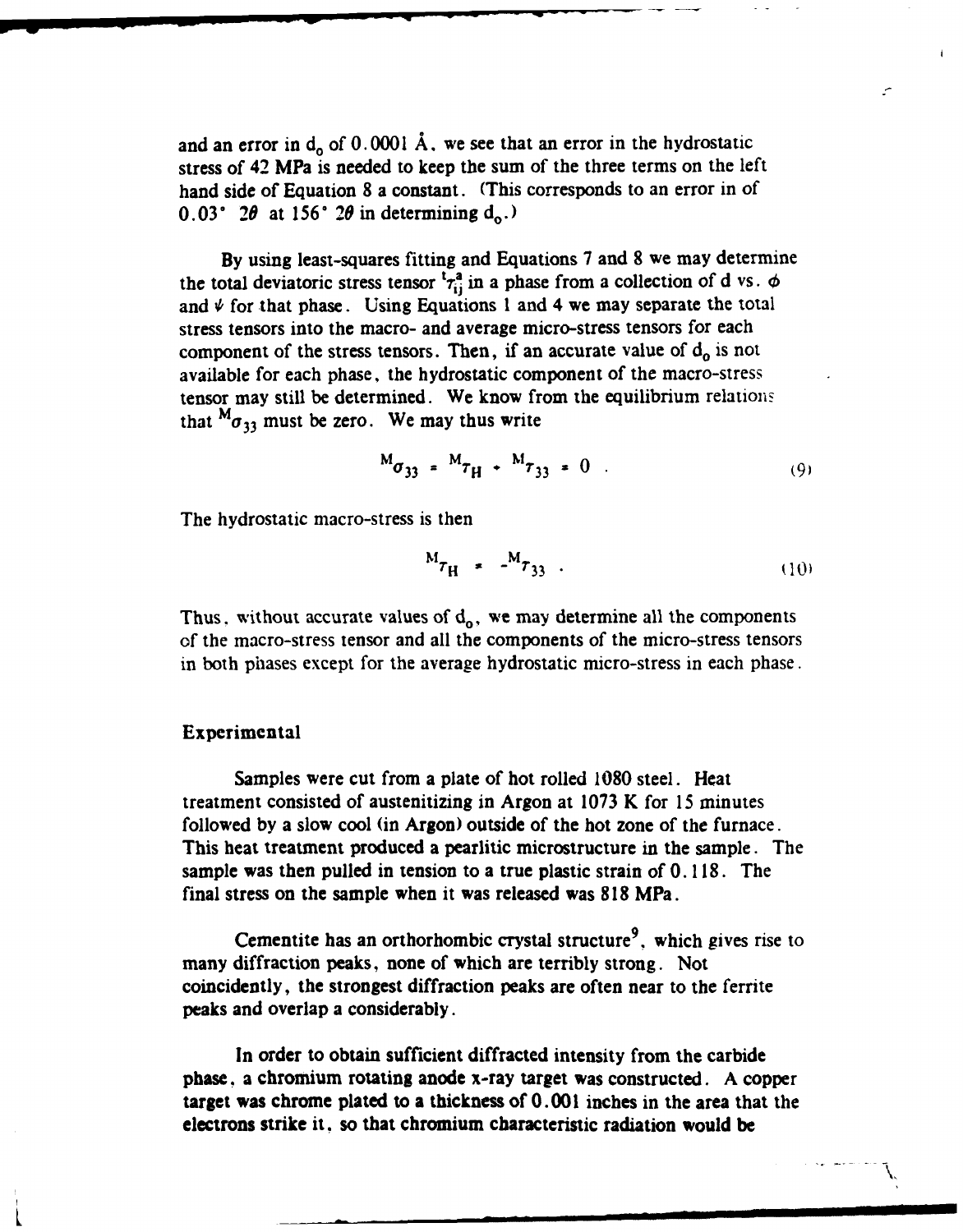produced. Chromium is widely used for stress analysis on steel because it gives a ferrite peak at a high angle. For the cementite, the long wavelength chromium radiation has the benefit of keeping the many peaks from bunching up and overlapping each other and keeps the distance in reciprocal space low so that the peak broadening is minimized. The x-ray generator was run at 47.5 **kV** and 200 **mA** for the measurements. Diffraction measurements were carried out on a Picker diffractometer with a quarter-circle goniometer and a graphite diffracted beam monochromator. The monochromator was needed to reduce the background counts so that a good peak to background ratio was obtained for the carbide peak. Psi goniometry was used to obtain the necessary  $\psi$ -tilts<sup>10</sup>.

The 211 ferrite peak at about **156\*** 20 was used for the stress measurements in the ferrite phase, while the **250** cementite peak at about 148 $^{\circ}$  20 was used for the stress measurements in the carbide phase. Figure 2 shows the relative intensities of the ferrite and carbide peaks at  $\phi$  and  $\psi$ equal to zero. The ferrite peaks were measured **by** counting 20 seconds at each point while the cementite peaks were counted for **300** seconds a point. The total measurement time for all the peaks measured was about 120 hours.

The sample was mounted on the diffractometer such that the tensile deformation axis corresponded to the direction  $\phi = 0$ . The peaks were point counted and fitted with pseudo-Voigt functions<sup>11</sup> including both the  $K_{\alpha}$ , and  $K_{\alpha}$  components. The peak positions were then obtained from the functional parameters. For the ferrite peaks, a linear background was assumed, while for the cementite peaks the background was assumed to be an exponential function plus a constant, because the **250** carbide peak sits on the tail of the **211** ferrite peak. Figure **3** shows the functional fit to the cementite diffraction peak at  $\psi$ =0. Peak positions were determined in both phases over a  $\psi$  range of -45 to  $\star$ 45 degrees for  $\phi$  equal to 0, 60, and 120 degrees.

The volume fraction of the carbide phase was determined from the ratio of the integrated intensity of the 121, 210, 112, **211,** and the 250 carbide peaks to the intensity of the **100, 110,** and the **211** ferrite peaks' It was found to be  $11 \pm 2$  percent. Averaging over a number of peaks helps to eliminate any errors due to preferred orientation. This measurement is consistent with the volume percent expected for a **1080** steel.

N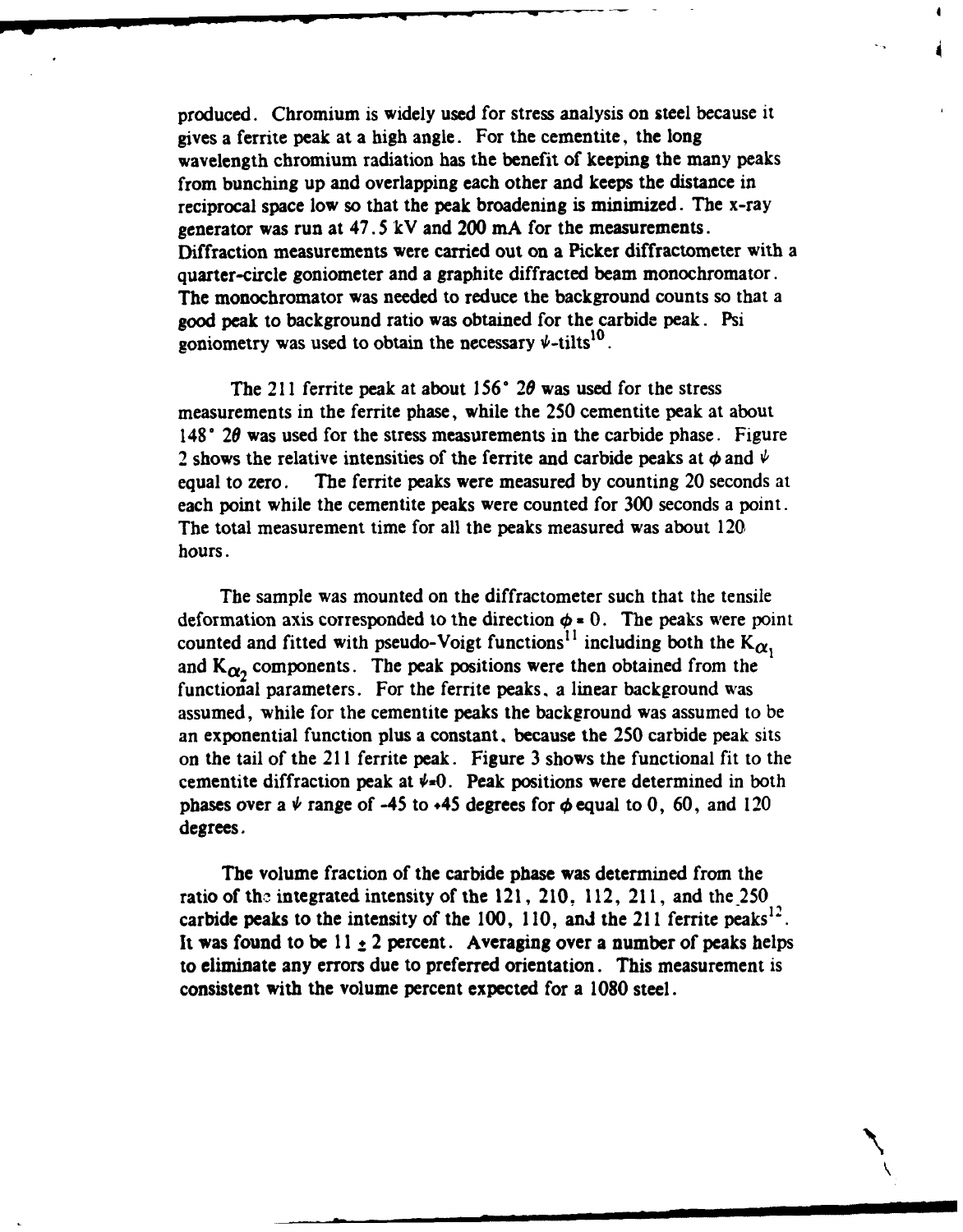

Fig. 2. Diffraction peaks used for the stress analysis at  $\psi = 0$ , empasizing the ferrite peak (a) and the cementite peak **(b).**

## **RESULTS AND DISCUSSION**

Figure 4 shows a plot of **d** vs.  $\sin^2\psi$  for both phases at  $\phi = 0$ . The stress tensors were determined from the above analysis to be

$$
\mu_{\tau}c = \begin{bmatrix} 445 & 59 & 7 \\ 59 & -304 & 20 \\ 7 & 20 & -142 \end{bmatrix}
$$

 $\frac{1}{\sqrt{2}}$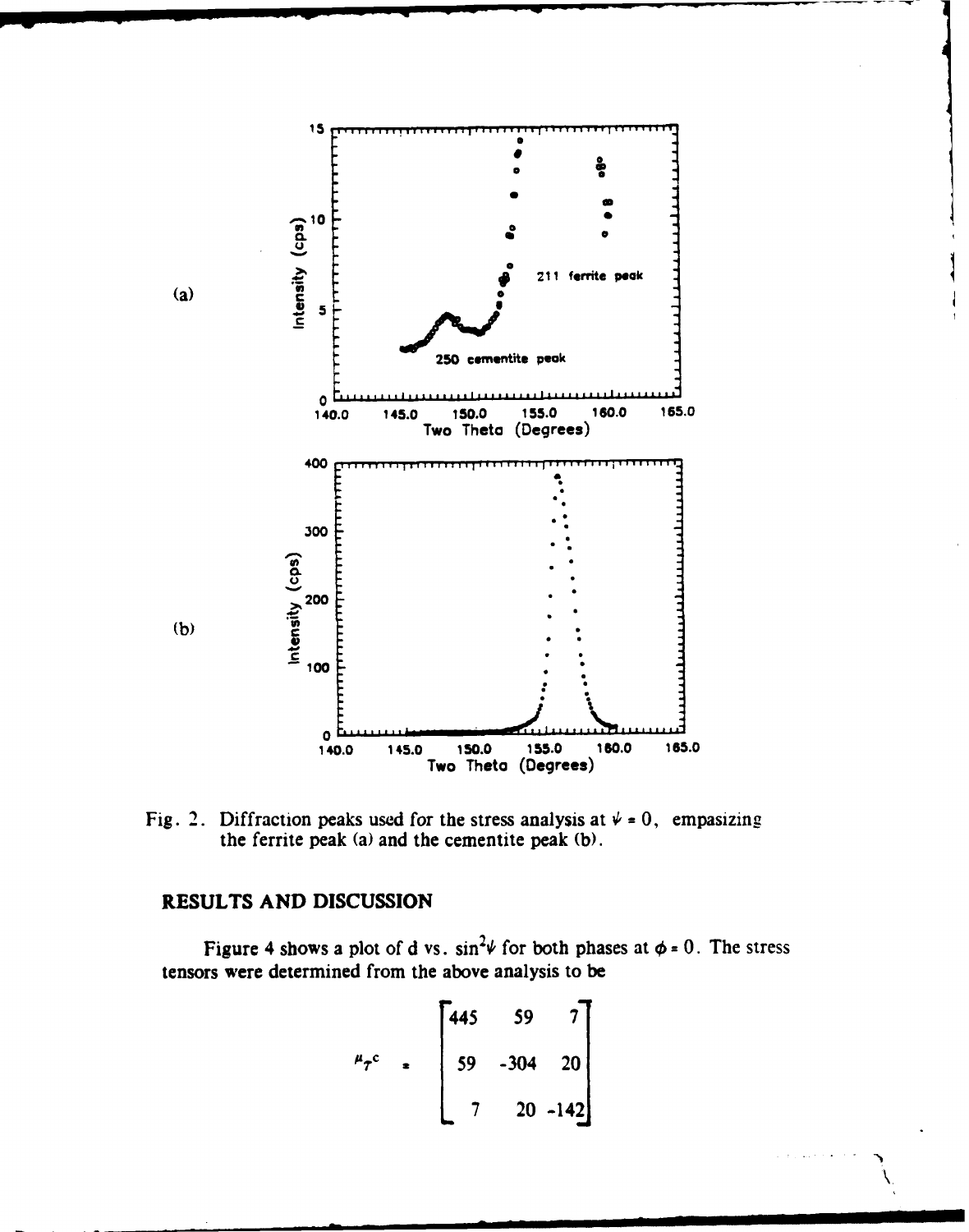

Fig. 3. Psuedo-Voigt functional fit to cementite peak for  $\psi = 0$ .

$$
\mu_{\tau} \alpha = \begin{bmatrix} -55 & -7 & -1 \\ -7 & 38 & -2 \\ -1 & -2 & 17 \end{bmatrix}
$$
  
  
M<sub>σ</sub> = 
$$
\begin{bmatrix} -39 & 5 & 2 \\ 5 & -28 & 0 \\ 2 & 0 & 0 \end{bmatrix}
$$

A value of  $5.77 \times 10^{-6} \text{ MPa}^{-1}$  was used for  $S_2/2$  for the ferrite phase<sup>13</sup>. This same value was used for the cementite phase as no better value is as yet available.

The deviatoric micro-stress  ${}^{\mu}r_{11}^c$  along the deformation axis are tensile and very big in the carbide phase and the corresponding stress is compressive in the ferrite phase. The large tensile stress in the cementite is important to note as it could lead to crack initiation. The deviatoric microstresses perpendicular to the deformation direction  $r_{22}^c$  and  $r_{73}^c$  are smaller ¢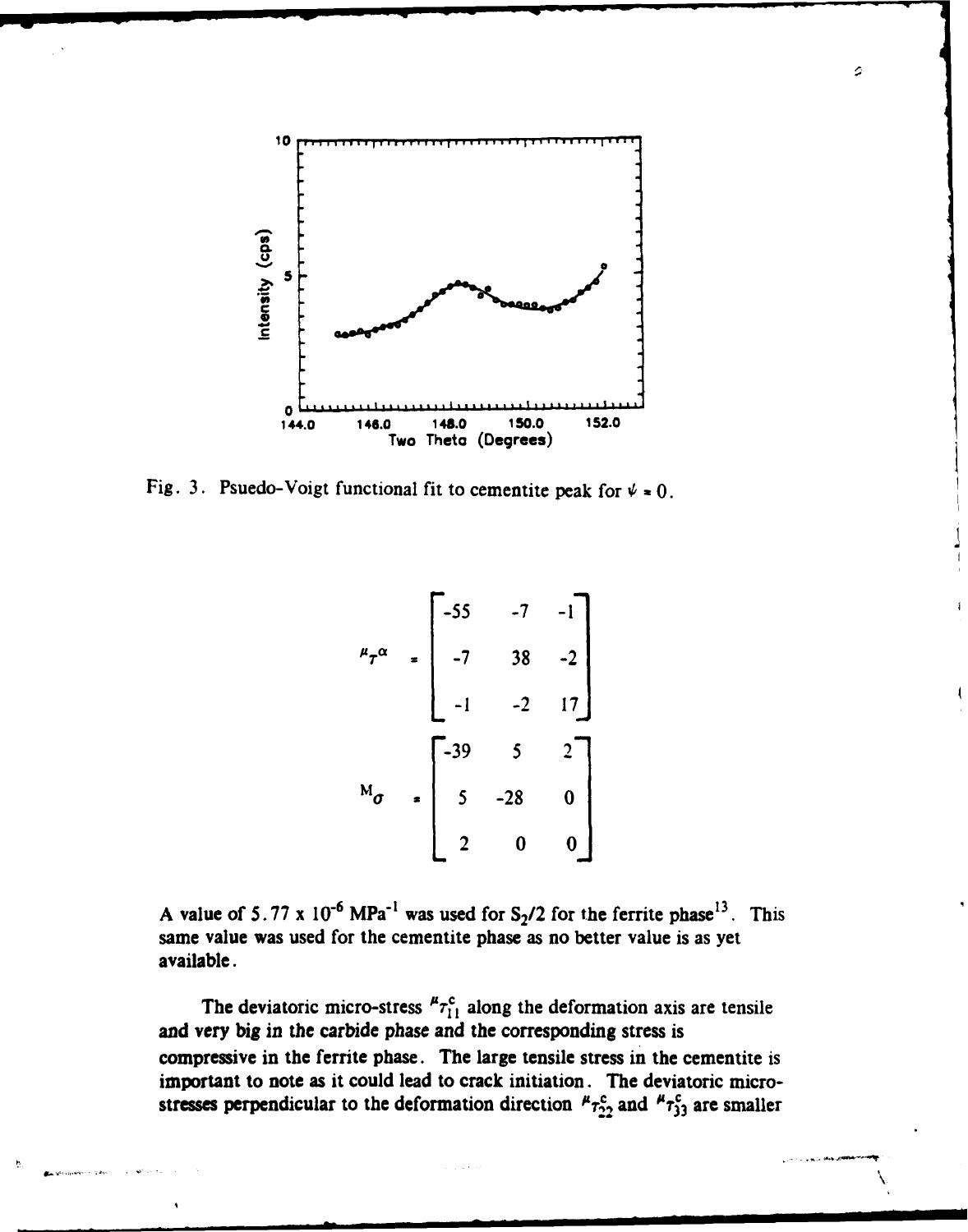

Fig. 4. d vs.  $\sin^2\psi$  plots for the cementite (a) and ferrite (b) phases.

and opposite to  ${}^{\mu} \tau_{11}^{c}$ . This is consistent with the deformation of a harder carbide phase in a softer ferrite matrix. The value of  ${}^{\mu}r_{33}^c$  is smaller and consistent with the fact that this stress must be zero at the surface and the measured value is an average over the penetration depth of the x-rays. The macro-stress  $^{M}\sigma_{33}$  is zero because it was set to that value to do the analysis. The non-zero value of  ${}^M\sigma_{13}$  is probably indicative of the errors in the measurements.

The hydrostatic stress  ${}^{M}\tau_H$  is shown as a function of the value of  $d_o^c$ used in Figure 5. For comparison the hydrostatic micro-stress,  ${}^{\mu}r_H^c$ , is also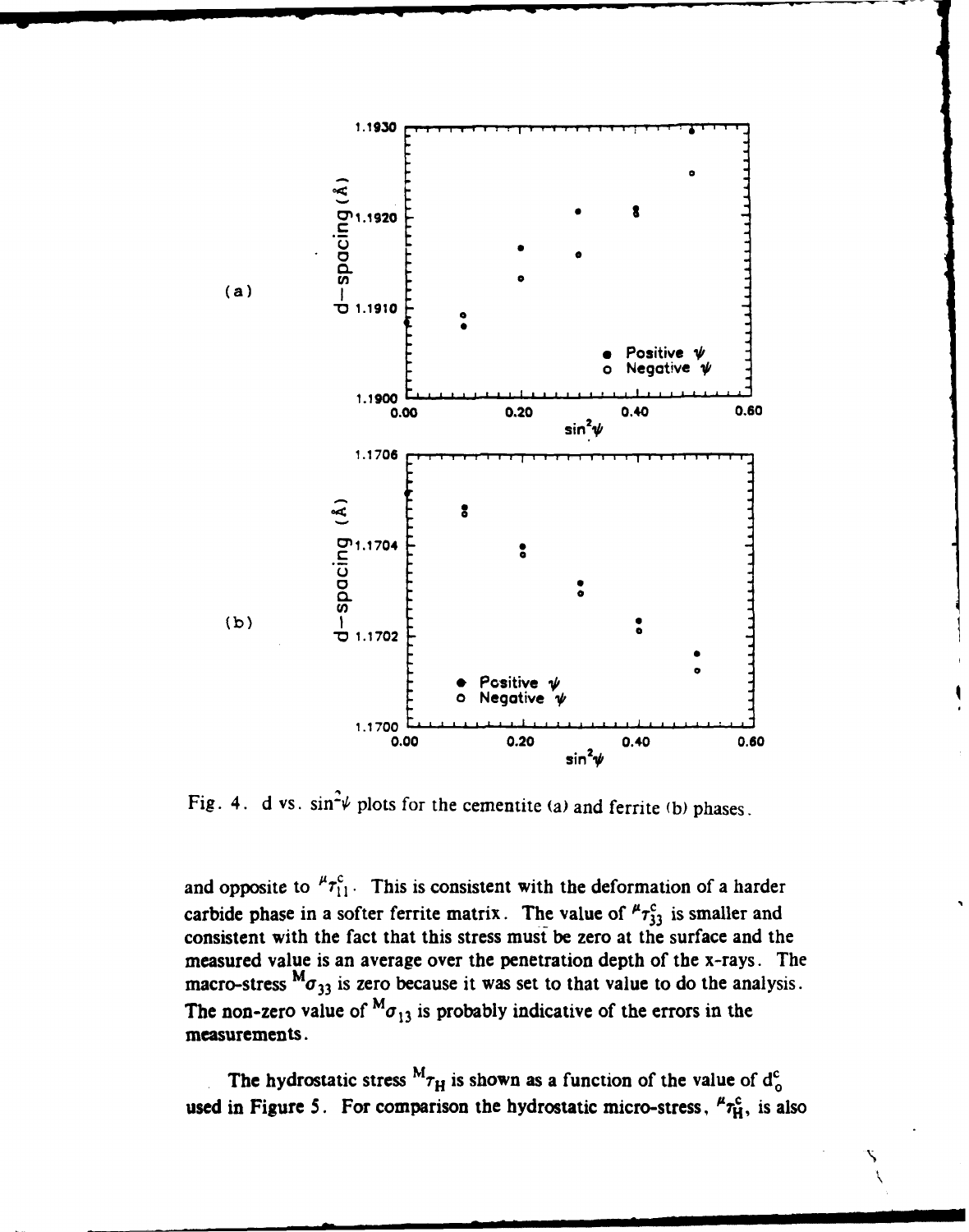

Fig. 5. The hydrostatic stresses  ${}^{\mu}r_H^c$  and  ${}^{\text{M}}r_H^{\alpha}$  as a function of the unstressed d-spacing d<sup>c</sup><sub>0</sub> used.

shown. The range of  $d_0^c$  used was the range of d-spacings found in the data. We see that the hydrostatic macro-stress is indeed insensitive to the value of  $d_{o}^{c}$ , while the hydrostatic micro-stress in the cementite phase varies considerably. Using the lattice parameters in Reference 9 to determine **d** gives a hydrostatic macro-stress of -22 MPa and a hydrostatic microstress of - 44 MPa in the cementite phase. This would require the hydrostatic microstress in the ferrite phase to be **5** MPa to satisfy Equation 4.

### SUMMARY

**1) A** chromium rotating anode target was constructed, which was used to generate sufficient incident intensity to allow the measurement of stresses in the cementite phase of a steel using the 250 reflection.

2) The sensitivity of a measured triaxial stress tensor to the value of the unstressed lattice parameter was revealed to be an inability to determine the hydrostatic component of the stress tensor.

**3) By** making diffraction measurements in both phases of a two phase material the deviatoric components of the macro- and micro-stresses can be determined, as well as the hydrostatic component of the macro-stress

 $\ddot{\phantom{0}}$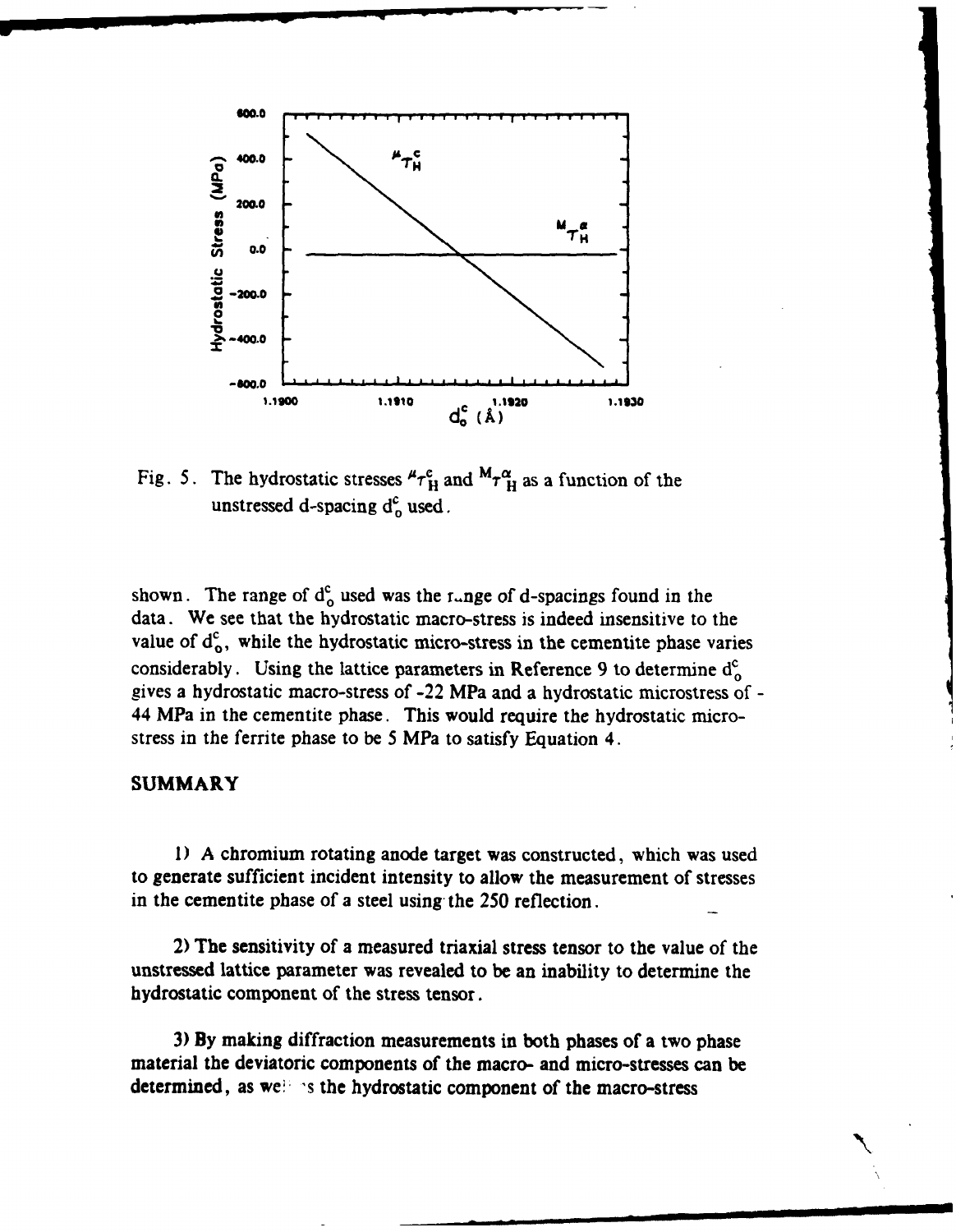without accurate values of the unstressed lattice parameters. This leaves only the hydrostatic component of the micro-stresses undeterminable without the unstressed lattice parameters.

4) The macro- and average micro-stresses in a pearlitic **1080** steel sample plastically deformed in tension were determined using the above procedures. The results are consistent with a the stresses expected when a soft matrix with a hard second phase is deformed. The ferrite is in compression along the deformation axis and the cementite in tension. The large value of the latter stress could lead to crack initiation.

#### **ACKNOWLEDGEMENTS**

This research was supported **by** the Office of Naval Research under contract No. N00014-80-C-l **16.**

#### **REFERENCES**

**1. D.** V. Wilson and Y. **A.** Konnan, Work hardening in a steel containing a coarse dispersion of cementite particles, **Acta Met.** 12:617 (1964).

2. T. Hanabusa. **J.** Fukura, and H. Fujiwara. X-ray stress measurement on the cementite phase in steels, Bull. JSME 12:931 (1969).

**3. I .C.** Noyan. Equilibrium conditions for the average stresses measured **by** x-rays, **Met,** Trans . **A 14A:1907 (1983).**

4. **I. C.** Noyan and J **. B.** Cohen, An x-ray diffraction study of the residual stress-strain distributions in shot-peened two-phase brass, **Mat. Sci. Ener. 75:179** (1985).

5. I.C. Noyan, Determination of the usnstressed lattice parameter "a<sub>o</sub>" for (triaxial) residual stress determination **by** x-rays, Adv. X-Ray Anal. 28:281 (1985).

6. **J. B.** Cohen, The measurement of stresses in composites, Powde Diffracion **1:15 (1986).**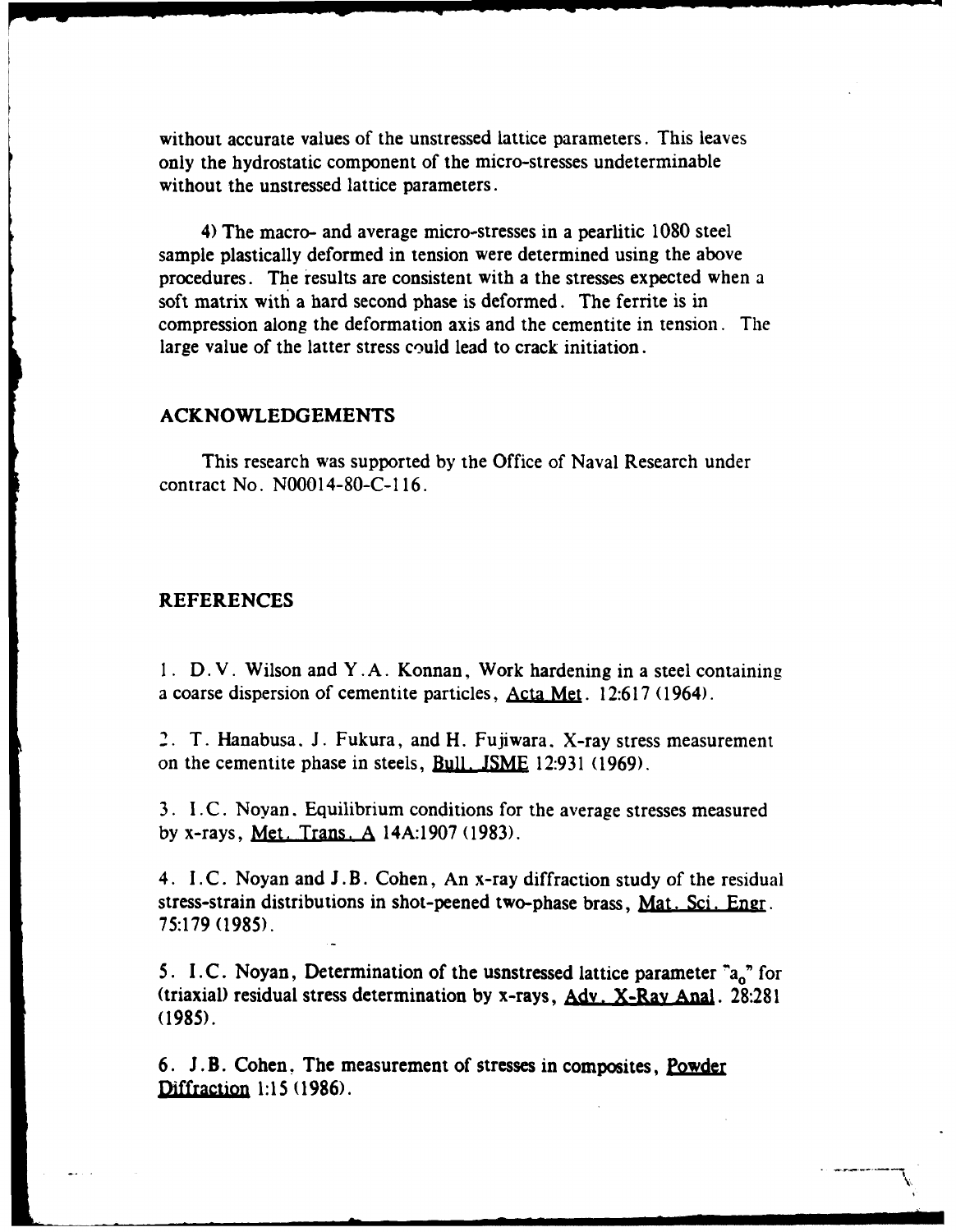**7.** H. D611e, The influence of multiaxial stress states, stress gradients and elastic anisotropy of the evaluation of (residual) stresses **by** x-rays, **J,** Arml. Qyst. 12:489 **(1979).**

**8.** R. **A.** Winholtz and **J.** B. Cohen, **A** generalised least-squares determination of triaxial stress states **by** x-ray diffraction and the associated errors, **Aust, J. Physics,** in press.

9. H. Lipson and N.J. Petch, The crystal structure of cementite, Fe<sub>3</sub>C, **J.** Iron **Steel** Inst., 142:95 (1940).

10. I.C. Noyan and J.B. Cohen, "Residual Stress: Measurement by Diffraction and Interpretation," Springer-Verlag, New York (1987).

11. G.K. Wertheim, M.A. Butler, K.W. West, and D.N.E. Buchanan, Determination of the Gaussian and Lorentzian content of experimental line shapes, **Rev.** Sci. Instrum., 45:1369 (1974).

12. L.H. Schwartz and J.B. Cohen, "Diffraction from Materials," Springer-Verlag, New York **(1987).**

**13.** H. Dolle and J.B. Cohen, Residual stresses in ground steels, Met. Trans. **A.** I1A:159 **(1979).**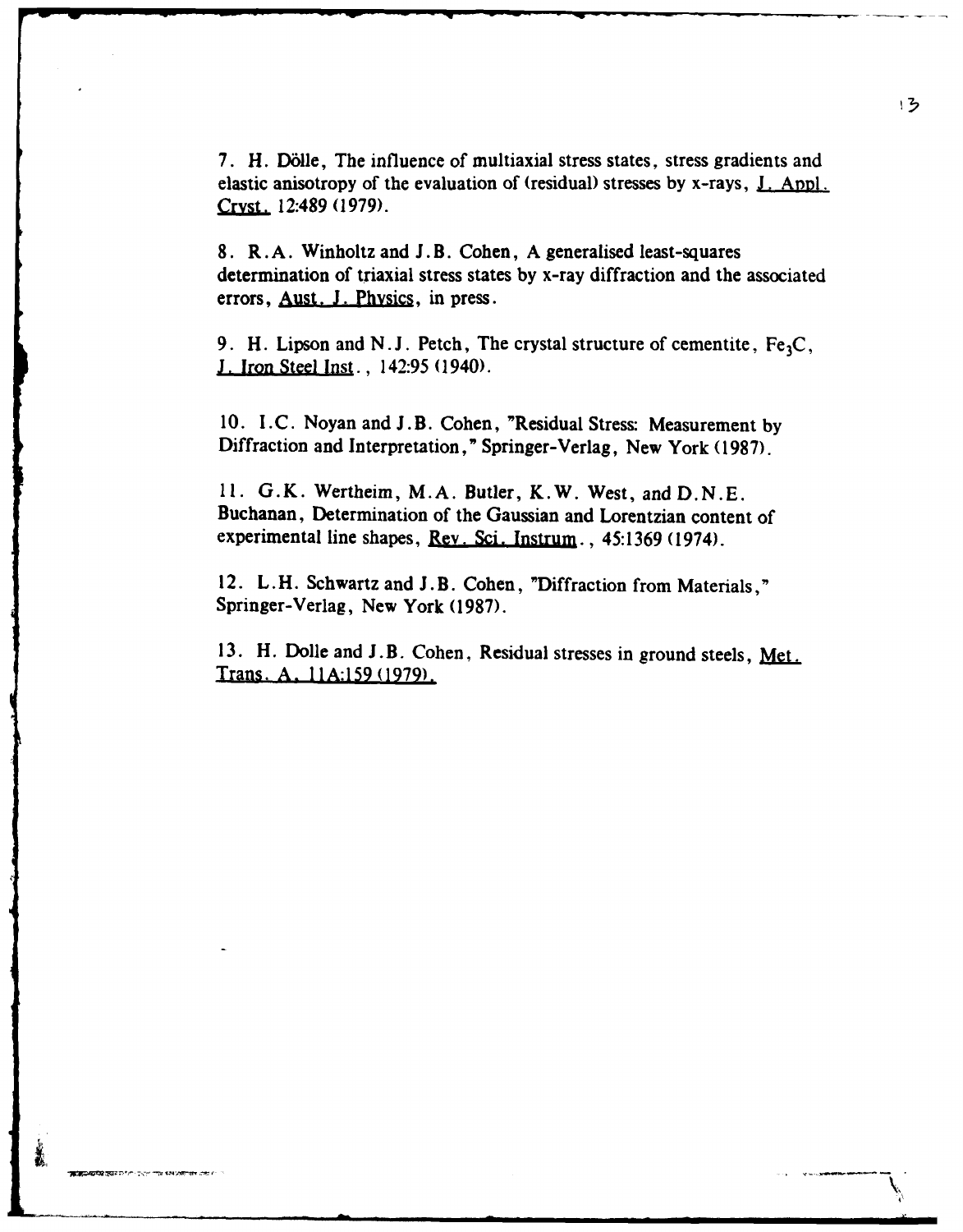| <b>Security Classification</b>                                                                                                                                                   |                                         |                   |                                                                |  |  |
|----------------------------------------------------------------------------------------------------------------------------------------------------------------------------------|-----------------------------------------|-------------------|----------------------------------------------------------------|--|--|
| DOCUMENT CONTROL DATA - R & D                                                                                                                                                    |                                         |                   |                                                                |  |  |
| (Security classification of title, body of abstract and indexing annotation must be entered when the overall report is classified)<br>1. ORIGINATING ACTIVITY (Corporate author) |                                         |                   | 28. REPORT SECURITY CLASSIFICATION                             |  |  |
| J. B. Cohen                                                                                                                                                                      |                                         |                   |                                                                |  |  |
| Northwestern University                                                                                                                                                          |                                         | 26. GROUP         |                                                                |  |  |
| The Technologial Institute, Evanston, IL 60208                                                                                                                                   |                                         |                   |                                                                |  |  |
| 3. REPORT TITLE                                                                                                                                                                  |                                         |                   |                                                                |  |  |
| Separation of the Macro and Micro-Stresses in Plastically Deformed                                                                                                               |                                         |                   |                                                                |  |  |
|                                                                                                                                                                                  |                                         |                   |                                                                |  |  |
| 1080 Steel<br>4. DESCRIPTIVE NOTES (Type of report and inclusive dates)                                                                                                          |                                         |                   |                                                                |  |  |
| Technical Report #25                                                                                                                                                             |                                         |                   |                                                                |  |  |
| s. AUTHORIS) (First name, middle initial, last name)                                                                                                                             |                                         |                   |                                                                |  |  |
| R. A. Winholtz and J. B. Cohen                                                                                                                                                   |                                         |                   |                                                                |  |  |
|                                                                                                                                                                                  |                                         |                   |                                                                |  |  |
|                                                                                                                                                                                  |                                         |                   |                                                                |  |  |
| <b>6. REPORT DATE</b><br>August 1988                                                                                                                                             | 78. TOTAL NO. OF PAGES<br>13            |                   | 78. NO. OF REFS                                                |  |  |
| <b>14. CONTRACT OR GRANT NO.</b>                                                                                                                                                 | <b>M. ORIGINATOR'S REPORT NUMBER(S)</b> |                   |                                                                |  |  |
| M00014-80-C-116                                                                                                                                                                  |                                         |                   |                                                                |  |  |
| <b>b. PROJECT NO.</b>                                                                                                                                                            | 25                                      |                   |                                                                |  |  |
|                                                                                                                                                                                  |                                         |                   |                                                                |  |  |
| c.                                                                                                                                                                               | this report)                            |                   | 90. OTHER REPORT NOIS! (Any other numbers that may be assigned |  |  |
|                                                                                                                                                                                  |                                         |                   |                                                                |  |  |
| d.<br>10. DISTRIBUTION STATEMENT                                                                                                                                                 |                                         |                   |                                                                |  |  |
|                                                                                                                                                                                  |                                         |                   |                                                                |  |  |
| Distribution of document is unlimited                                                                                                                                            |                                         |                   |                                                                |  |  |
|                                                                                                                                                                                  |                                         |                   |                                                                |  |  |
| <b>11. SUPPLEMENTARY NOTES</b>                                                                                                                                                   | 12. SPONSORING MILITARY ACTIVITY        |                   |                                                                |  |  |
|                                                                                                                                                                                  |                                         | Metallurgy Branch |                                                                |  |  |
|                                                                                                                                                                                  | Office of Naval Research                |                   |                                                                |  |  |
| <b>13. ABSTRACT</b>                                                                                                                                                              |                                         |                   |                                                                |  |  |
|                                                                                                                                                                                  |                                         |                   |                                                                |  |  |
| The stress tensors were measured with x-ray diffraction in both the ferrite                                                                                                      |                                         |                   |                                                                |  |  |
| and cementite phases of a 1080 steel specimen deformed in uniaxial tension.                                                                                                      |                                         |                   |                                                                |  |  |
| The macro and micro-stresses were separated for all the components of the stress<br>tensors. All the components except the hydrostatic components of the micro-stresses          |                                         |                   |                                                                |  |  |
| could be determined without an accurate value of the unstressed lattice parameter.                                                                                               |                                         |                   |                                                                |  |  |
| Tensile stresses were found in the cementite and compressive stresses in the                                                                                                     |                                         |                   |                                                                |  |  |
| ferrite along the deformation direction. The tensile stresses in the cementite                                                                                                   |                                         |                   |                                                                |  |  |
| were quite large.                                                                                                                                                                |                                         |                   |                                                                |  |  |
|                                                                                                                                                                                  |                                         |                   |                                                                |  |  |
|                                                                                                                                                                                  |                                         |                   |                                                                |  |  |
|                                                                                                                                                                                  |                                         |                   |                                                                |  |  |
|                                                                                                                                                                                  |                                         |                   |                                                                |  |  |
|                                                                                                                                                                                  |                                         |                   |                                                                |  |  |
|                                                                                                                                                                                  |                                         |                   |                                                                |  |  |
|                                                                                                                                                                                  |                                         |                   |                                                                |  |  |
|                                                                                                                                                                                  |                                         |                   |                                                                |  |  |
|                                                                                                                                                                                  |                                         |                   |                                                                |  |  |
|                                                                                                                                                                                  |                                         |                   |                                                                |  |  |
|                                                                                                                                                                                  |                                         |                   |                                                                |  |  |
|                                                                                                                                                                                  |                                         |                   |                                                                |  |  |
|                                                                                                                                                                                  |                                         |                   |                                                                |  |  |
| (PAGE 1)<br>1473                                                                                                                                                                 |                                         |                   |                                                                |  |  |
| S/N 0101-807-6801                                                                                                                                                                |                                         |                   |                                                                |  |  |
|                                                                                                                                                                                  |                                         |                   | Security Classification                                        |  |  |

ساد بالمساحة